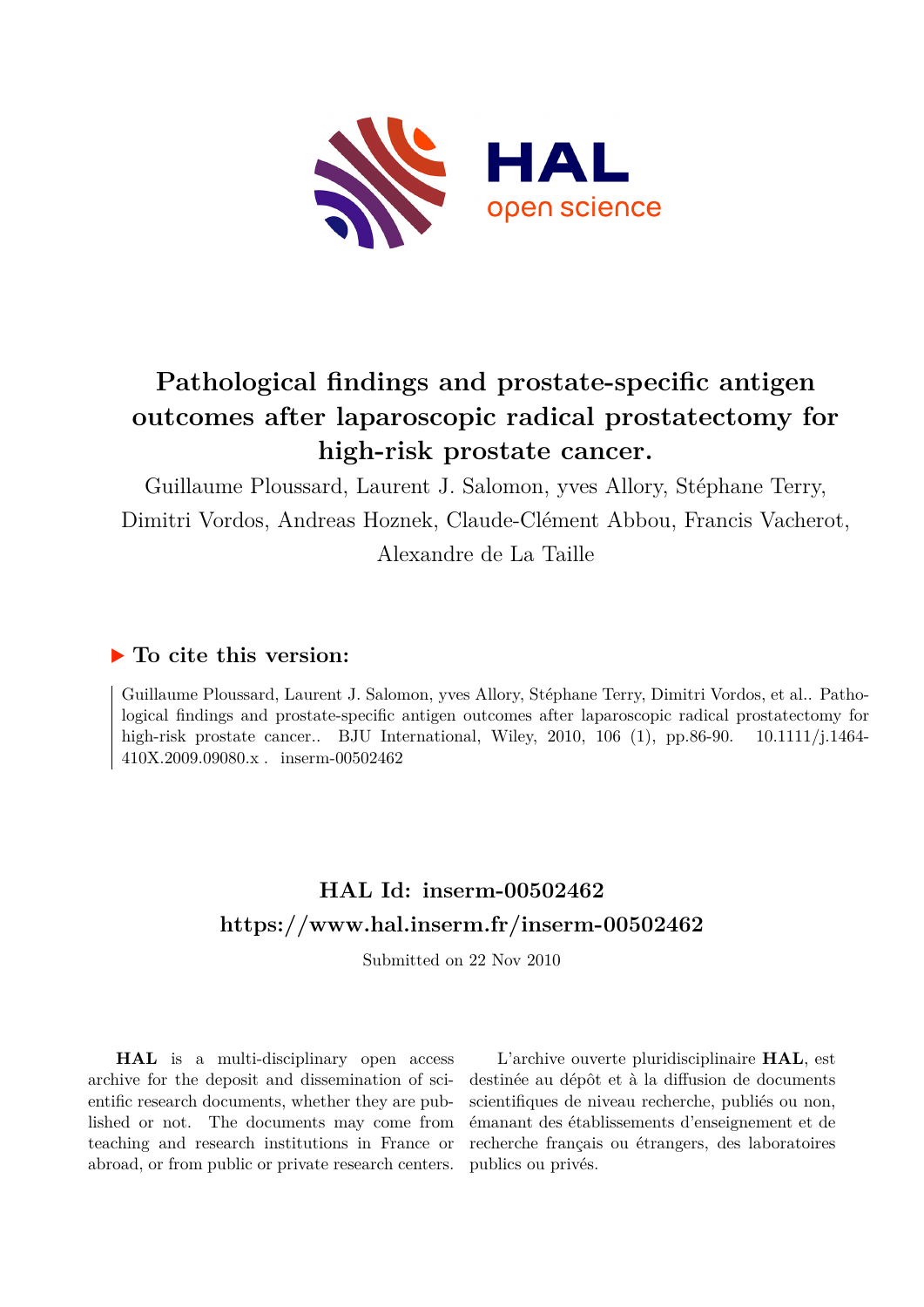| 1              | Pathological findings and PSA outcomes after laparoscopic radical                  |
|----------------|------------------------------------------------------------------------------------|
| $\overline{2}$ | prostatectomy for high risk prostate cancer                                        |
| 3              |                                                                                    |
| 4              | Guillaume Ploussard, Laurent Salomon, Yves Allory, Stéphane Terry, Dimitri Vordos, |
| 5              | Andreas Hoznek,                                                                    |
| 6              | Claude-Clément Abbou, Francis Vacherot, Alexandre de la Taille                     |
| 7              | INSERM U955 EQ07, Departments of Urology and Pathology, APHP,                      |
| 8              | CHU Henri Mondor,                                                                  |
| 9              | Créteil, France                                                                    |
| 10             |                                                                                    |
| $11\,$         | Correspondence:                                                                    |
| 12             | Dr A. de la Taille                                                                 |
| 13             | INSERM U955 Eq07 Department of Urology                                             |
| 14             | <b>CHU</b> Mondor                                                                  |
| 15             | 51, avenue du Maréchal de Lattre de Tassigny                                       |
| 16             | 94000 Créteil, France                                                              |
| 17             | Tel: 33149812254                                                                   |
| 18             | Fax: 33149812568                                                                   |
| 19             | Email: adelataille@hotmail.com                                                     |
| 20             |                                                                                    |
| 21             | Keywords : prostate cancer ; high risk ; radical prostatectomy ; biochemical       |
| $22\,$         | recurrence                                                                         |
| 23             |                                                                                    |
| 24             |                                                                                    |
| 25             |                                                                                    |
| 26             |                                                                                    |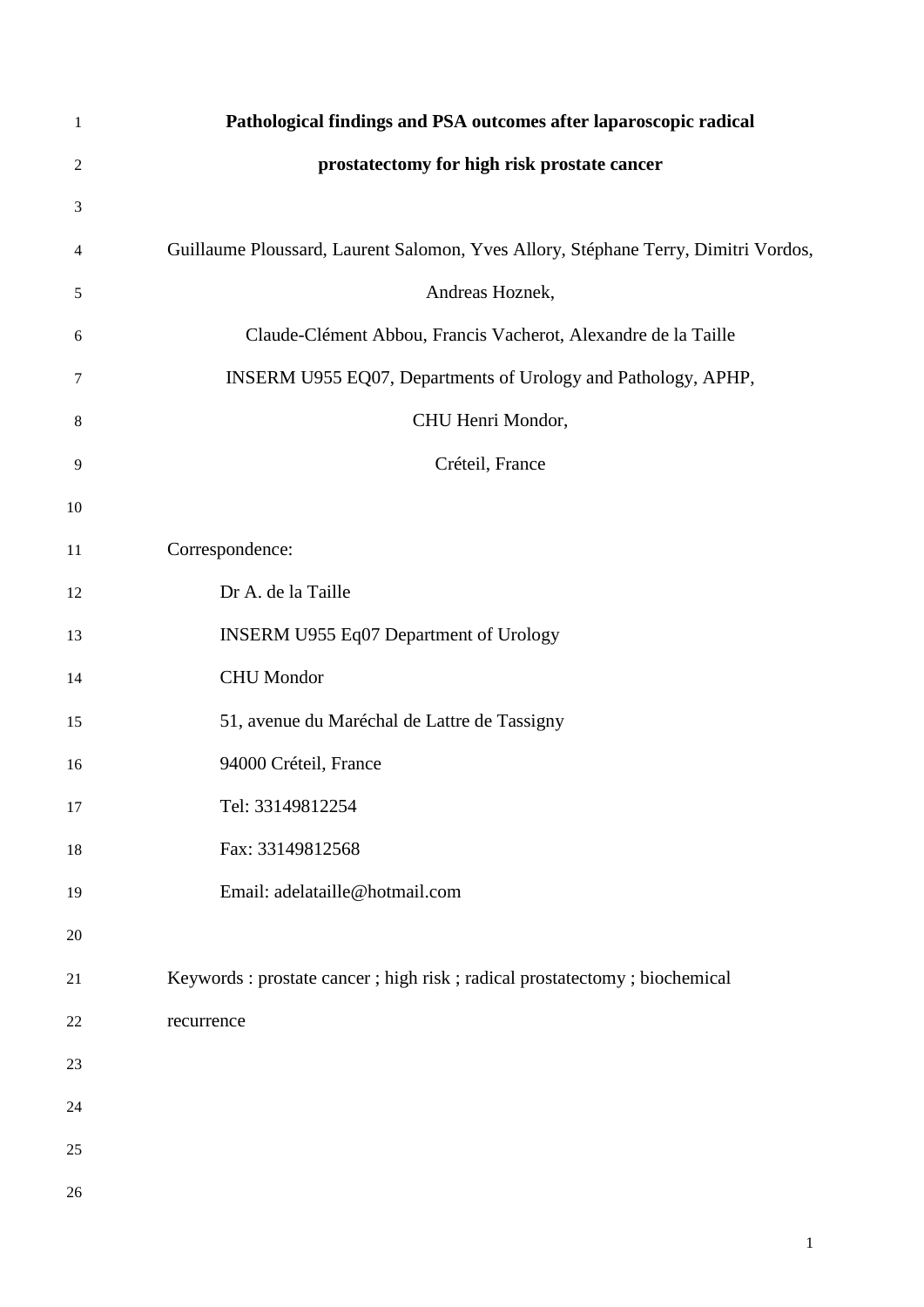| 27 |                                                                                          |
|----|------------------------------------------------------------------------------------------|
| 28 | <b>ABSTRACT</b>                                                                          |
| 29 |                                                                                          |
| 30 | Objective: The aim of our study was to review the biochemical recurrence-free            |
| 31 | survival (RFS) rates of laparoscopic radical prostatectomy (RP) in patients with high    |
| 32 | risk of disease progression as defined by preoperative d'Amico criteria.                 |
| 33 |                                                                                          |
| 34 | Patients and Methods: Between October 2000 and May 2008, 110 patients underwent          |
| 35 | extraperitoneal laparoscopic radical prostatectomy and bilateral pelvic lymph node       |
| 36 | sampling for high risk prostate cancer in our department. High-risk prostate cancer      |
| 37 | was defined as follows: a PSA level greater than 20ng/ml, and/or a biopsy Gleason        |
| 38 | score 8 or above, and/or a clinical AJCC T2c to T4 stage. Median follow-up was 37.6      |
| 39 | months. Risk factors for time to biochemical recurrence were tested using log rank       |
| 40 | survivorship analysis and Cox proportional hazards regression.                           |
| 41 |                                                                                          |
| 42 | Results: Prostate cancer was organ-confined in 35.5% of cases. Overall RFS was           |
| 43 | 79.4% and 69.8% at 1 and 3 years, respectively. The 3-year RFS rates for organ-          |
| 44 | confined cancer versus extracapsular extension were 100% and 54.3%, respectively         |
| 45 | (p<0.001). The 3-year RFS rates for tumor-free seminal vesicle versus seminal vesicle    |
| 46 | invasion were 81.8% and 33.6%, respectively ( $p<0.001$ ). The 3-year RFS rates for      |
| 47 | negative surgical margins versus positive were 85.2% and 47.3%, respectively             |
| 48 | $(p=0.001)$ . Compared with men with any single pathological risk factor or any 2 risk   |
| 49 | factors, men with all 3 risk factors had significantly shorter time to PSA failure after |
| 50 | RP (log-rank test: $p<0.001$ ).                                                          |
|    |                                                                                          |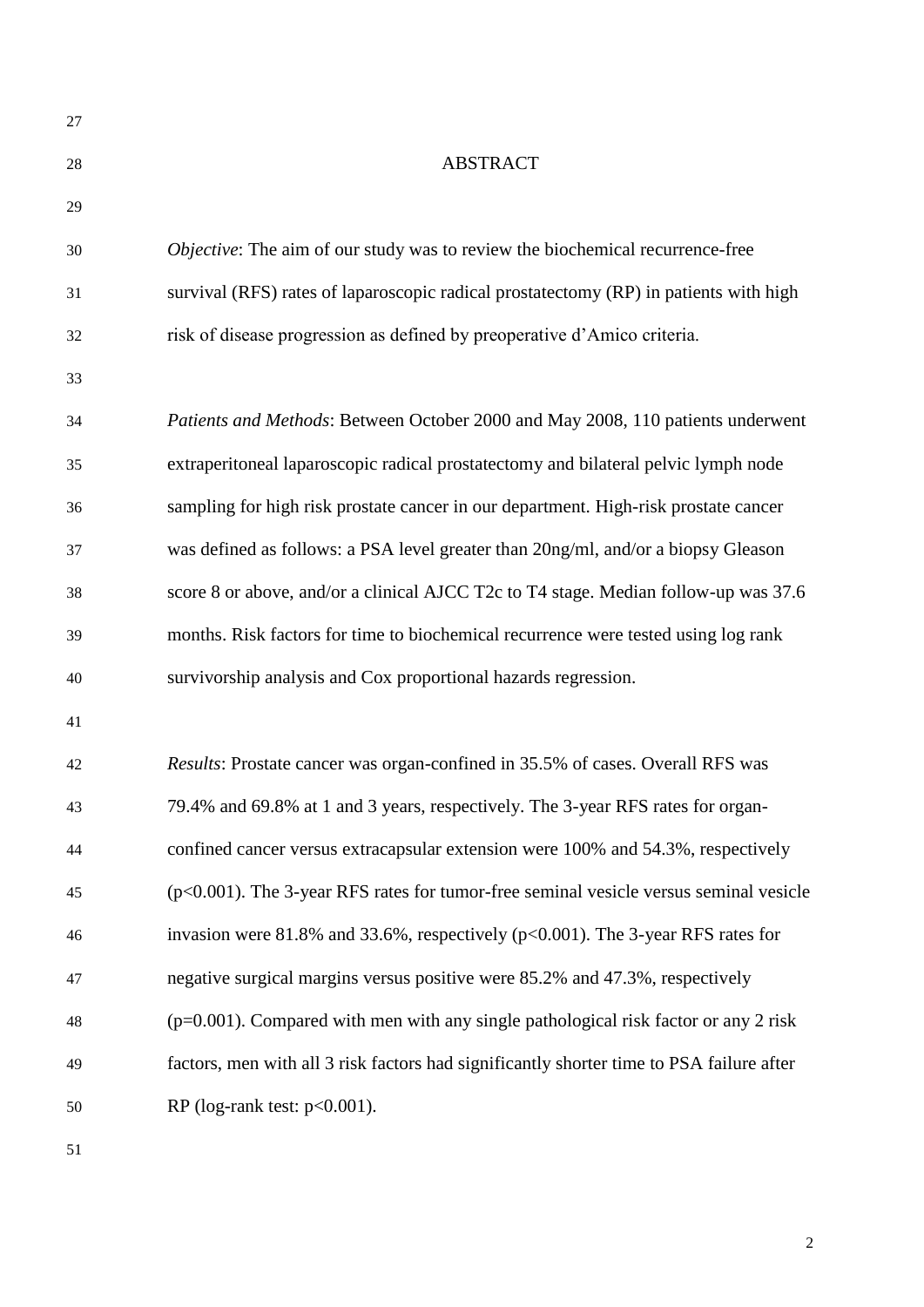*Conclusion*: Among patients at increased risk of disease progression as defined by preoperative d'Amico criteria, a third of men with organ-confined disease have favorable prognosis. Men at high risk for early PSA failure could be better identified by pathological assessment on prostatectomy specimens, and selected for phase III randomized trials investigating adjuvant systemic treatment.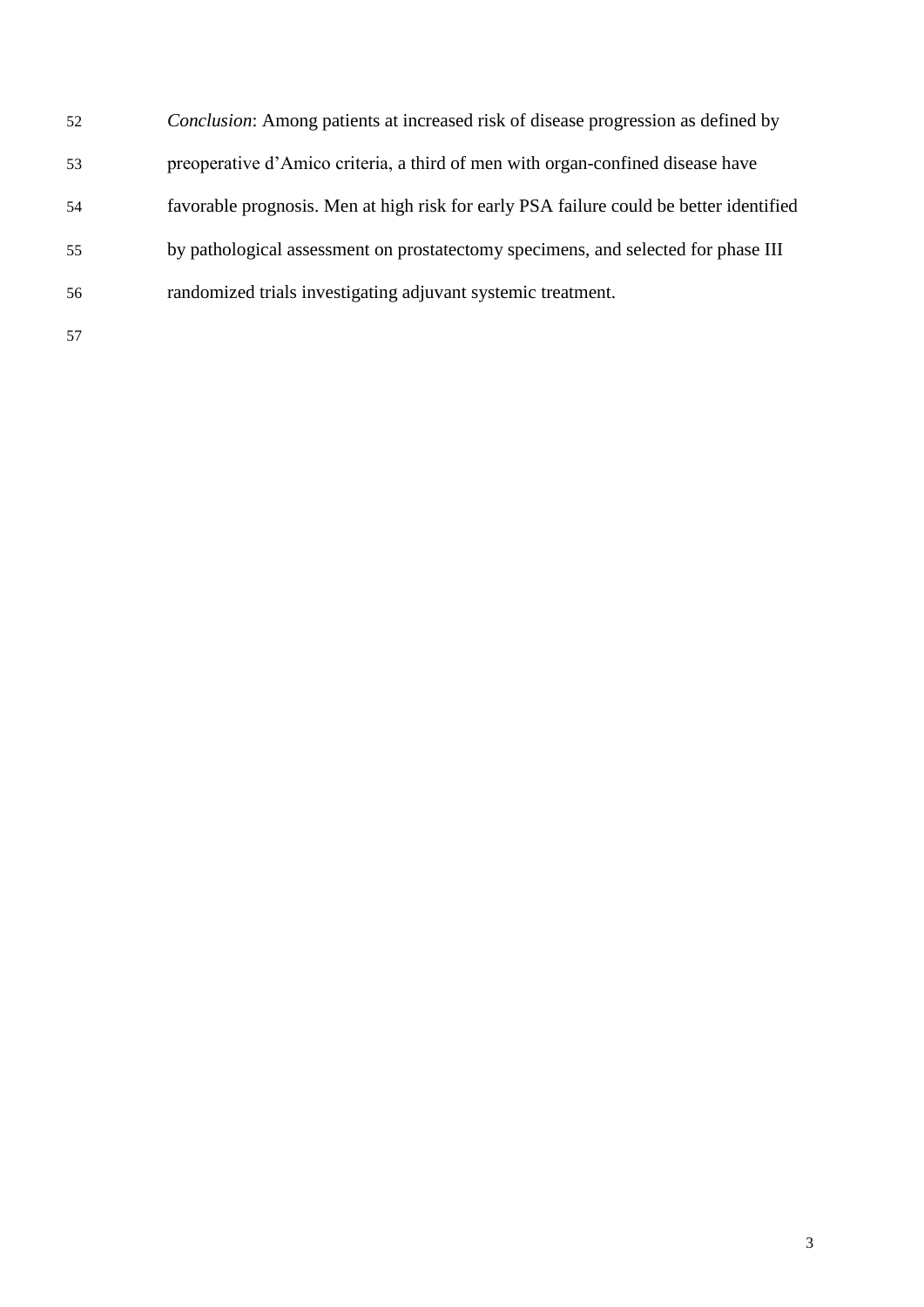#### INTRODUCTION

| 60 | Prostate cancer is the most common solid malignancy in men in EU, with 186,320            |
|----|-------------------------------------------------------------------------------------------|
| 61 | new cases diagnosed each year and the second cause of death attributable to cancer        |
| 62 | with 28,660 deaths per year [1]. Despite the widespread use of prostate-specific          |
| 63 | antigen (PSA) screening some patients are diagnosed with a locally advanced prostate      |
| 64 | cancer. In these cases, treatment options remains unclear with no clear consensus.        |
| 65 | D'Amico et al proposed a useful classification using clinical and pathological            |
| 66 | parameters to classify relapse risk before treatment [2]. Patients with a $PSA > 20$ ng/  |
| 67 | mL, Gleason 8-10, T2c to T4 disease are considered to be at high risk, with recurrence    |
| 68 | rates ranged from 50 to 100 percent after a local therapy alone especially if they are    |
| 69 | young, healthy and with a long life expectancy. A nomogram from the Memorial              |
| 70 | Sloan-Kettering Center has also been validated to predict biochemical recurrence-free     |
| 71 | survival (RFS) after radical prostatectomy (RP) [3]. For patients with organ-confined     |
| 72 | and high risk of disease progression prostate cancer, external beam radiation therapy     |
| 73 | and RP are two recommended treatment options. One important advantage for RP is           |
| 74 | that cancer aggressiveness is correctly evaluated on RP specimen. Thus, postoperative     |
| 75 | nomograms can be used to better characterize high risk patients and predict the           |
| 76 | probability of prostate cancer recurrence for each patient [4]. Pathological risk factors |
| 77 | for disease recurrence and disease specific survival after radical prostatectomy (RP)     |
| 78 | include extracapsular extension, high Gleason score, positive surgical margins,           |
| 79 | seminal vesicle invasion and positive lymph nodes [5]. Despite treatment, a significant   |
| 80 | proportion of these patients will experience PSA-defined failure and cancer-specific      |
| 81 | death indicating a need for more aggressive initial therapy. However, no adjuvant         |
| 82 | standard treatment after surgery is clearly recommended for high risk and locally         |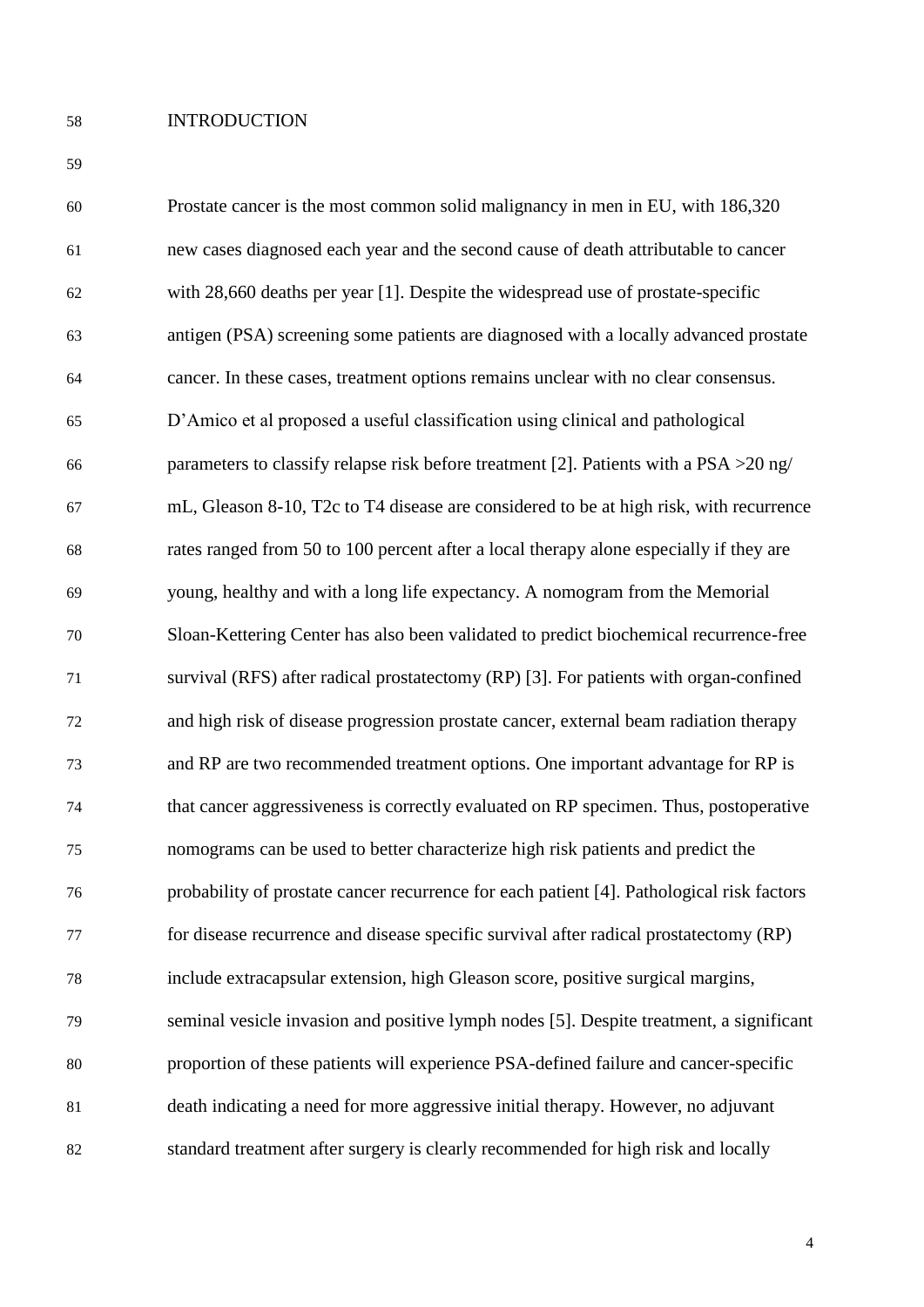| 83     | advanced tumors. Immediate adjuvant radiotherapy decreased the risk of PSA              |
|--------|-----------------------------------------------------------------------------------------|
| 84     | recurrence but at the cost of increased toxicity and with no metastasis-free or overall |
| 85     | survival benefit [6,7]. Adjuvant hormone therapy significantly improves survival in     |
| 86     | patients with positive lymph nodes with benefit for immediate therapy [8,9]. In case of |
| 87     | negative lymph nodes, this survival advantage is not demonstrated. Recently,            |
| 88     | neoadjuvant or adjuvant therapy for patients with high risk prostate cancer was studied |
| 89     | and demonstrated feasible with acceptable toxicity [10,11,12]. Therefore, stratifying   |
| 90     | patients according to the prognosis is important for postoperative counseling and the   |
| 91     | consideration of adjuvant therapy.                                                      |
| 92     | The purpose of the current study was to estimate the biochemical outcome after          |
| 93     | laparoscopic RP for high risk of disease progression prostate cancer and to investigate |
| 94     | whether the number of pathological risk factor on prostatectomy specimens is            |
| 95     | significantly associated with the time to PSA failure.                                  |
| $\sim$ |                                                                                         |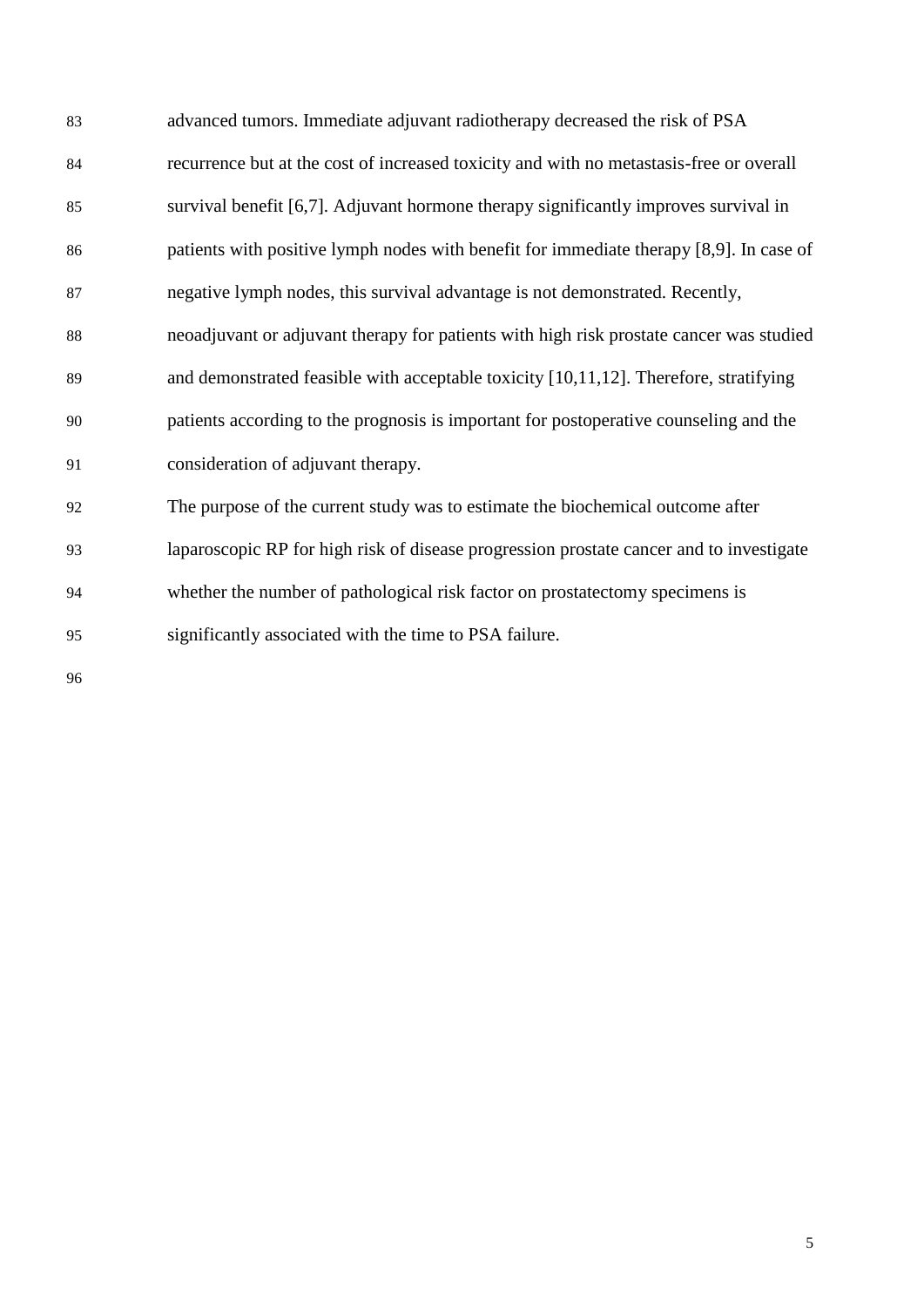#### MATERIALS AND METHODS

Study population.

| 100 | Between October 2000 and May 2008, 110 patients underwent extraperitoneal                |
|-----|------------------------------------------------------------------------------------------|
| 101 | laparoscopic radical prostatectomy and bilateral pelvic lymph node sampling for high     |
| 102 | risk prostate cancer in our department. High risk cancers were defined as follows: a     |
| 103 | PSA level greater than 20 ng/mL, and/or a Gleason score of $\geq$ 8-10, and/or clinical  |
| 104 | T2c to T4 disease regarding d'Amico criteria [2]. The patients have negative bone        |
| 105 | scan and negative computed tomography (CT) scan. Baseline and follow-up                  |
| 106 | information were collected prospectively in our database including preoperative          |
| 107 | clinical and biological characteristics, patient demographics, surgical data and         |
| 108 | postoperative parameters. The clinical stage was determined from the digital rectal      |
| 109 | examination findings according to the AJCC staging system. A standard pelvic lymph       |
| 110 | node dissection (external iliac artery area) was performed in all patients. A mean of    |
| 111 | 7.4 lymph nodes were sampled. Nerve-sparing surgery was performed in 34 patients         |
| 112 | (30.9%). Pathological Gleason score, surgical margin (SM) status, presence of            |
| 113 | extracapsular extension (ECE), seminal vesicle invasion (SVI) and pelvic lymph node      |
| 114 | positivity were recorded. All prostatectomy specimens were assessed by a referee         |
| 115 | genitourinary pathologist. Biochemical recurrence was defined as any detectable          |
| 116 | serum PSA (greater than 0.2 ng/ml). Patients who had pelvic lymph nodes metastases       |
| 117 | received immediate androgen deprivation therapy. Others patients who received            |
| 118 | adjuvant or neoadjuvant hormonal and/or radiation therapy before PSA failure which       |
| 119 | was the primary end point in this study, were excluded from analyses. Men who            |
| 120 | experienced PSA failure were managed according to standard practice. Table 1 lists       |
| 121 | the preoperative characteristics of the 110 patients. Patients were classified at higher |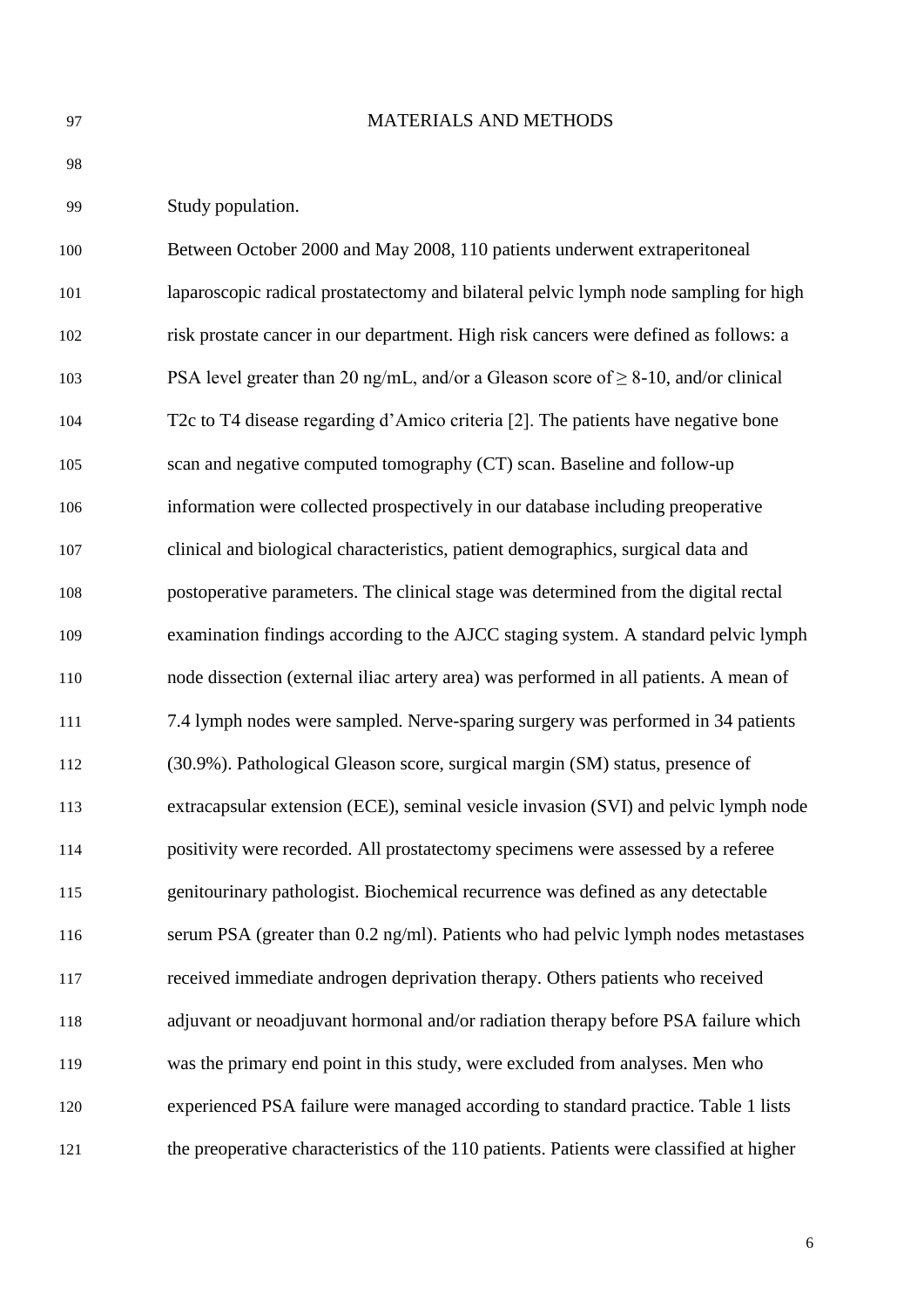| 122 | risk of disease progression on PSA level alone in 61 patients (55.5%), on high              |
|-----|---------------------------------------------------------------------------------------------|
| 123 | Gleason score alone in 31 patients (28.2%), on combination of these two parameters          |
| 124 | in 9 patients $(8.2\%)$ and on clinical AJCC stage alone in 9 patients $(8.2\%)$ . The mean |
| 125 | and median follow-up for all patients was 38.1 and 37.6 months, respectively (range:        |
| 126 | 1.1-92.2). The frequency of follow-up visits was standardized for all patients.             |
| 127 |                                                                                             |
| 128 | Statistical analysis.                                                                       |
| 129 | Preoperative clinico-biological parameters were studied according to time-to-PSA            |
| 130 | failure. We used dichotomized values of preoperative PSA (20 or less versus greater         |
| 131 | than 20ng/ml), prostate weight (30 or less versus greater than 30ml) and age $(60$          |
| 132 | versus >60 years old). A Cox proportional hazards regression was used.                      |
| 133 | For purpose of illustration, estimates of PSA outcomes were calculated using the            |
| 134 | Kaplan-Meier actuarial method and graphically displayed. PSA failure was defined by         |
| 135 | a PSA level $> 0.2$ mg/ml. The time to PSA failure was considered to be the time that       |
| 136 | the first detectable value was measured. The day of surgery was reported as the             |
| 137 | starting point of analysis. The analysis endpoint was biochemical recurrence-free           |
| 138 | survival (RFS). Postoperative significant risk factors for time to biochemical              |
| 139 | recurrence were examined using log rank survivorship analysis. All data were                |
| 140 | analyzed using SPSS 13.0 software (Chicago, Illinois). The limit of statistical             |
| 141 | significance was defined as $p<0.05$ .                                                      |
| 142 |                                                                                             |
| 143 |                                                                                             |
|     |                                                                                             |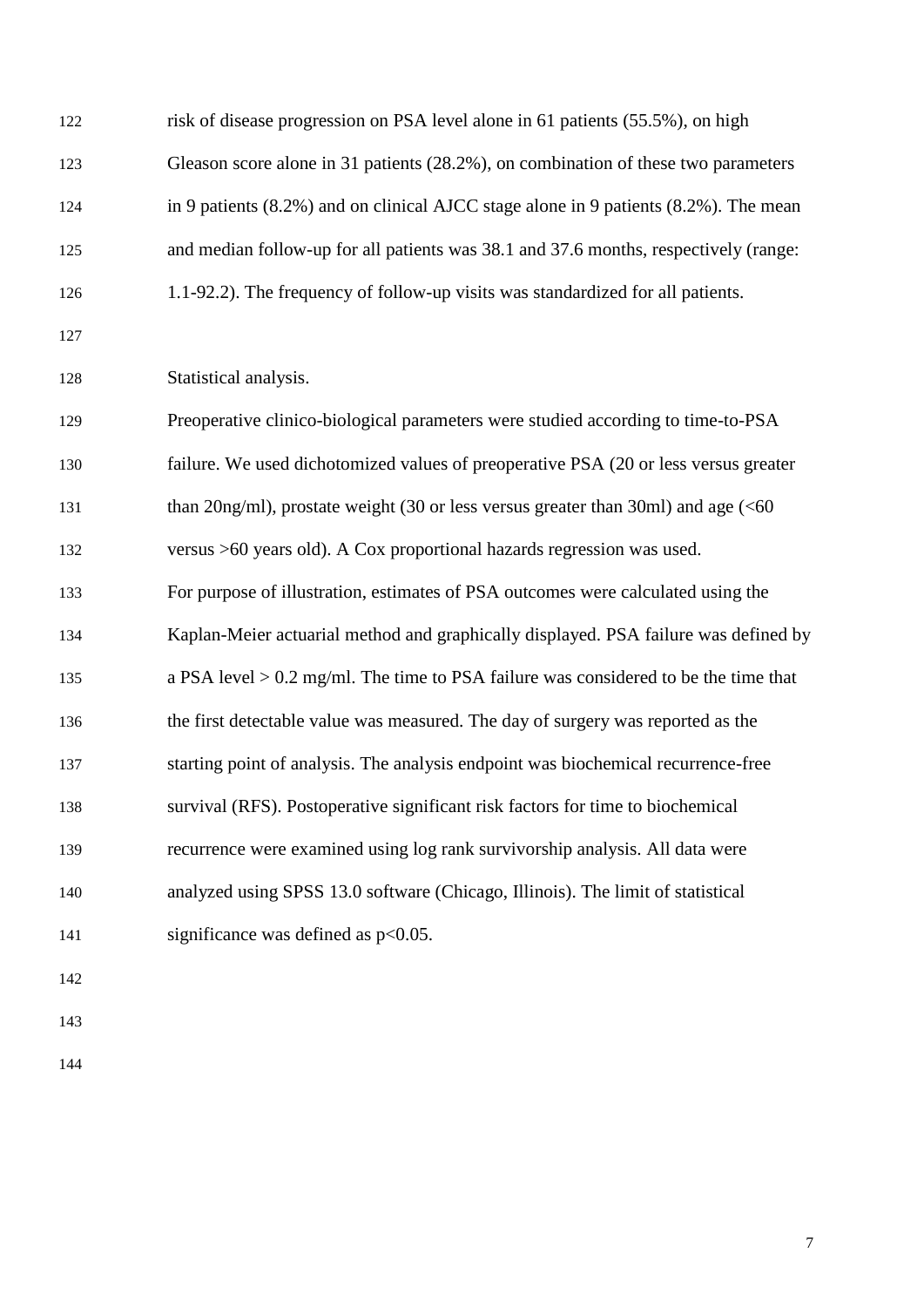### RESULTS

| 147 |                                                                                               |
|-----|-----------------------------------------------------------------------------------------------|
| 148 | Pathological parameters on prostatectomy specimens (see Table2)                               |
| 149 | Of the 110 patients undergoing RP, the pathological findings were extracapsular               |
| 150 | extension (ECE) in 71 (64.5%), seminal vesicle involvement (SVI) in 27 (24.5%),               |
| 151 | positive surgical margin $(R+)$ in 43 (39.1%) and pelvic lymph node metastases $(N+)$         |
| 152 | in 4 (3.6%). Surgical margins were positive in $21.0\%$ , $27.3\%$ , $61.1\%$ and $71.4\%$ of |
| 153 | pT2, pT3a, pT3b and pT4 cancers, respectively.                                                |
| 154 | Concordance between biopsy and postprostatectomy Gleason scores was 49.1%.                    |
| 155 | Biopsy upgraded pathological Gleason score in 16 patients (14.5%) and downgraded it           |
| 156 | in 40 patients (36.4%). The rate of favourable disease (defined as pT2 cancer and a           |
| 157 | Gleason score $\leq$ 7) on RP specimens was 26.4%. Only 7 patients (6.4%) fulfilled all       |
| 158 | favourable criteria, i.e. a PSA<20 mg/ml, a pT2 cancer and a Gleason score $\leq$ 7 on RP     |
| 159 | specimen.                                                                                     |
| 160 |                                                                                               |
| 161 | Time to PSA failure analyses                                                                  |
| 162 | During a mean follow-up of 38.1 months, PSA failure occurred in 23 patients (20.9%)           |
| 163 | of which 20 received salvage therapy (radiotherapy or hormonal therapy). Fourteen             |
| 164 | patients were treated by radiotherapy and 6 men received androgen deprivation                 |
| 165 | therapy. Mean time to progression was 7.2 months. No patient died as a result of              |
| 166 | prostate cancer before PSA failure.                                                           |
| 167 | Multivariate time-to-failure analysis on preoperative parameters showed PSA level             |
| 168 | higher than 20 ng/mL ( $p=0.003$ ; HR=7.14 [95% CI 1.93-26.3]) and high biopsy                |
| 169 | Gleason score ( $p=0.023$ ; HR=3.14 [95% CI 1.17-8.43]) to be independent predictors          |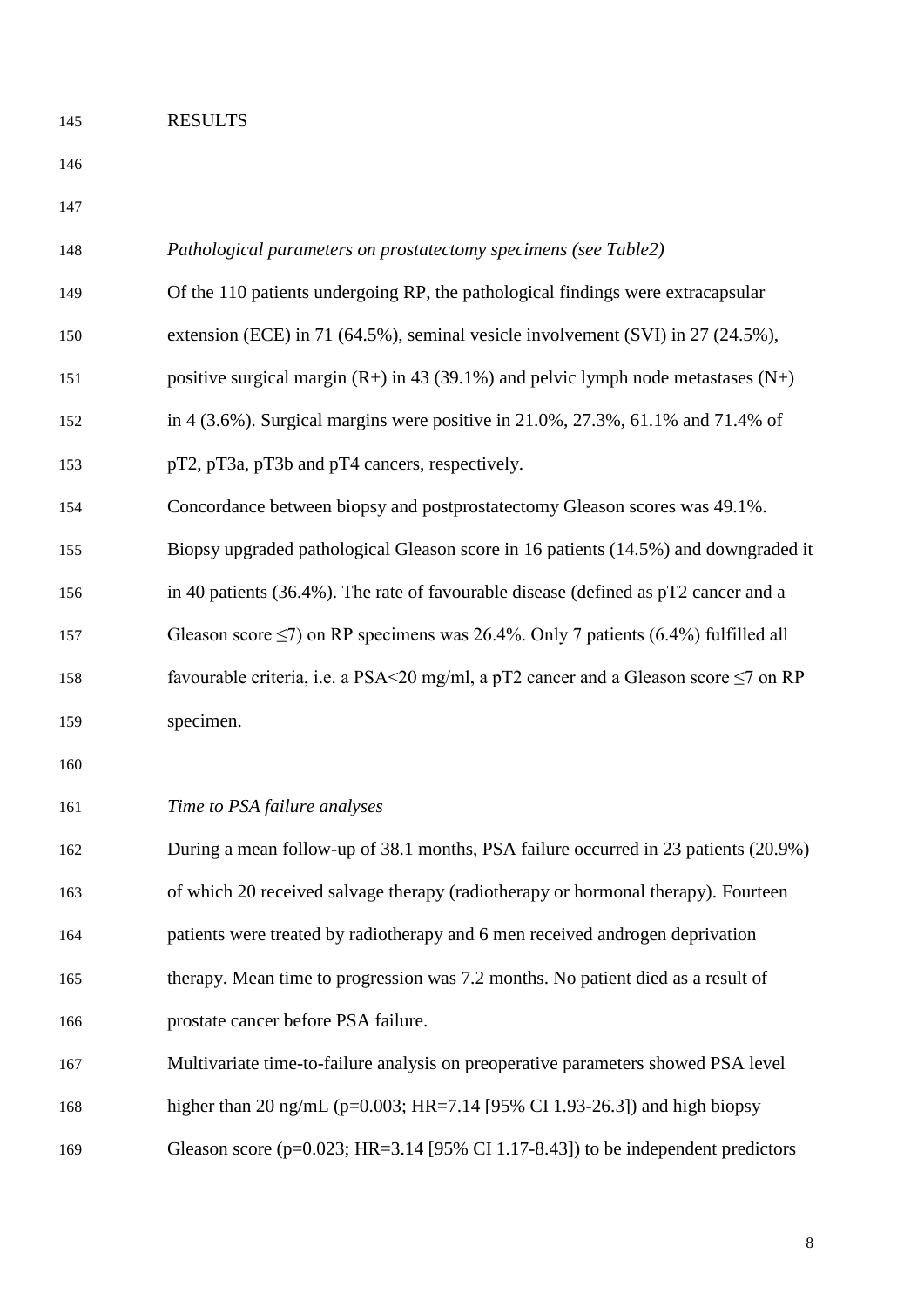| 170 | of biochemical recurrence. Age ( $p=0.658$ ; HR= $0.82$ [95% CI 0.34-1.95]), clinical  |
|-----|----------------------------------------------------------------------------------------|
| 171 | stage (p=0.362; HR=1.49 [95% CI 0.63-3.48]) and prostate weight (p=0.530;              |
| 172 | HR=0.62 [95% CI 0.14-2.75]) were not significantly associated with biochemical         |
| 173 | relapse.                                                                               |
| 174 | Overall RFS was 79.4% at 1 year (95% confidence interval [CI]: 75.1-83.7%) and         |
| 175 | 69.8% at 3 years (95% CI 63.9-75.7%) (Figure 1).                                       |
| 176 |                                                                                        |
| 177 | PSA failure stratified by pathological data (Figure 2)                                 |
| 178 | The 3-year RFS rates for organ-confined cancer versus extracapsular extension were     |
| 179 | 100% and 54.3% (95% CI 46.3-62.3%), respectively (p<0.001). The 3-year RFS rates       |
| 180 | for tumor-free seminal vesicle versus seminal vesicle invasion were 81.8% (95% CI      |
| 181 | 76.1-87.5%) and 33.6% (95% CI 20.4-46.8%), respectively (p<0.001). The 3-year          |
| 182 | RFS rates for negative surgical margins versus R+ were 85.2% (95% CI 79.4-91.0%)       |
| 183 | and 47.3% (95% CI 36.9-57.7%), respectively (p=0.001).                                 |
| 184 | The estimated rates of RFS stratified by the number of pathological risk factors       |
| 185 | present are illustrated in Figure 3. When these 3 pathological factors were associated |
| 186 | (SVI, R+, ECE), the 1-year and 3-year RFS rates were 42.2% (95% CI 29.5-54.9%)         |
| 187 | and 15.8% (95% CI 2.8-28.8%). Statistically significant difference appeared            |
| 188 | according to the number of these factors present (log-rank test: $p<0.001$ ).          |
| 189 | None of the 9 patients with pT2 cancer and positive margin developed PSA               |
| 190 | recurrence. Comparatively, the 1-year and 3-year RFS rates were 84% and 74.7% in       |
| 191 | patients with pT3 cancer and negative margin. Difference did not reach significance    |
| 192 | (log-rank test: $p=0.185$ ).                                                           |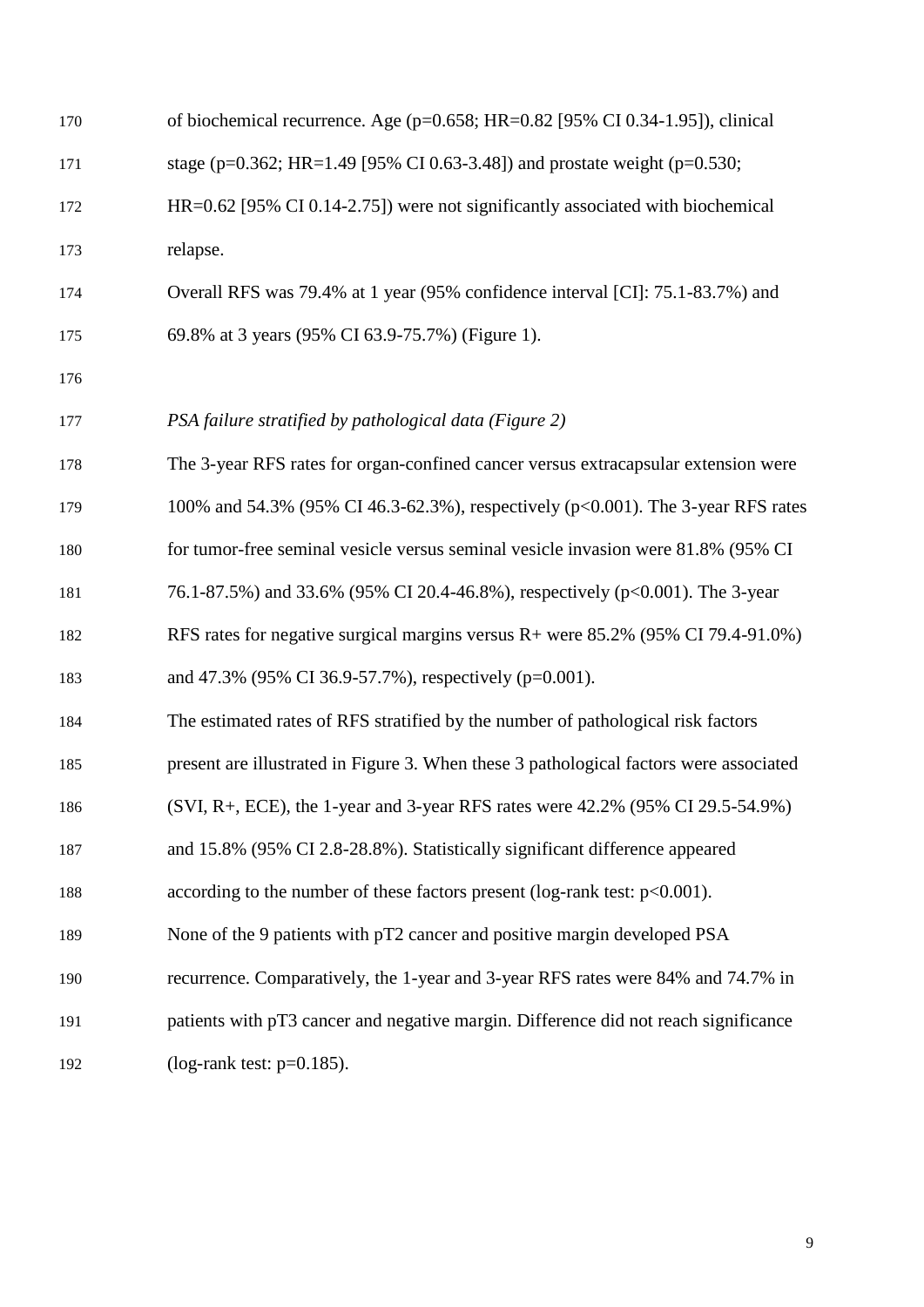### DISCUSSION

| 195 | An accurate prediction of probability of disease recurrence is essential for proper       |
|-----|-------------------------------------------------------------------------------------------|
| 196 | patient selection. Preoperatively, the identification of high risk prostate cancer can be |
| 197 | based on, at least, three well-defined predictors of the disease extent and outcome       |
| 198 | after treatment: AJCC clinical T stage, serum PSA level, and Gleason score. Patients      |
| 199 | with AJCC clinical stage T2c-T4 disease and/or a PSA level of more than 20ng/mL           |
| 200 | and/or a biopsy Gleason score of 8 or more have a risk higher than 50% at 5 years of      |
| 201 | post-treatment PSA failure. This risk group was established from a review of literature   |
| 202 | and well defined by d'Amico et al. studying PSA failure and prostate cancer-specific      |
| 203 | mortality [2,13]. In addition, PSA velocity greater than $>2$ ng/mL/year and more than    |
| 204 | 50% of positive biopsies can be considered [14,15]. D'Amico et al reported in a study     |
| 205 | including 1,095 patients who underwent RP and who did not receive adjuvant therapy        |
| 206 | that on multivariable analysis, preoperative PSA velocity $>2$ ng/mL/year was             |
| 207 | associated with an increased risk of cancer specific mortality and with an increased      |
| 208 | risk of overall mortality [16]. Others preoperative nomograms or scores have been         |
| 209 | developed and validated in internal and external studies, documenting a high level of     |
| 210 | consistency [3,17]. However, despite a good predictive accuracy among different risk      |
| 211 | groups, certain inconsistencies have been reported regarding high risk cases. In the      |
| 212 | present series we studied PSA-defined follow-up and results of local therapy for          |
| 213 | patients at high risk of cancer progression regarding preoperative d'Amico criteria [2].  |
| 214 | Survival analyses were driven in order to identify different risk subgroups of PSA        |
| 215 | failure according to final pathological assessment among patients suspicious for high     |
| 216 | risk of biochemical failure.                                                              |
|     |                                                                                           |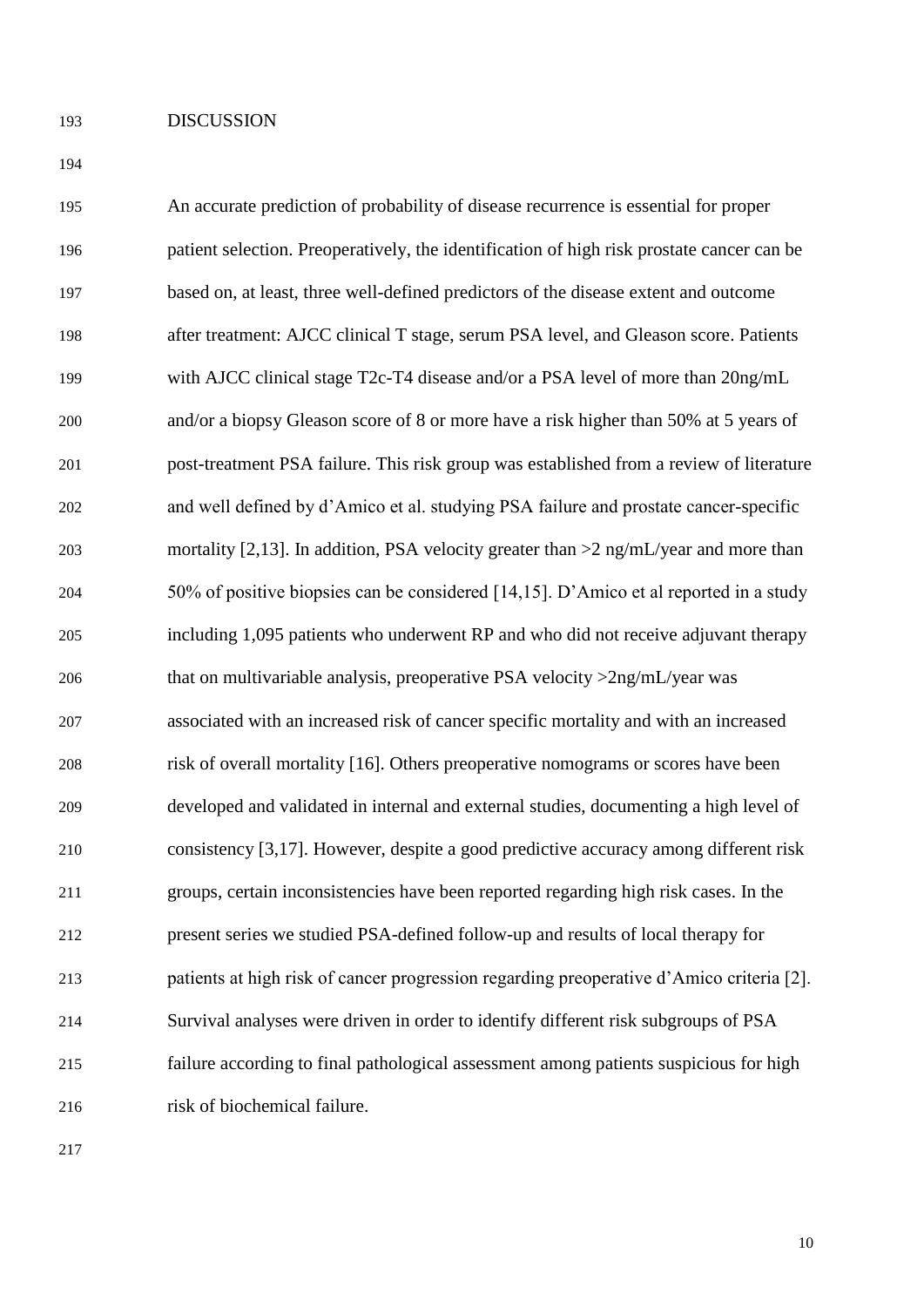In multivariate time-to-failure analysis, high biopsy Gleason score and serum PSA were significantly associated with biochemical relapse in our cohort. Preoperative PSA greater than 20ng/ml and a Gleason score 8 or above carried a 7.14 and 3.14-time increased risk of recurrence, respectively. No other preoperative variables were significantly associated with time to PSA failure. However, we did not study PSA velocity in this series [16]. Interestingly, clinical AJCC stage did not appear as significant predictor of biochemical recurrence in this subgroup of high-risk prostate cancer, on the contrary of published data concerning low-risk and intermediate-risk group [2,13]. Kupelian et al have already shown that clinical stage was not independent predictor of PSA-defined failure in a population of patients with biopsy Gleason score 8 or above [18]. Our data confirmed these results. Biochemical control rates were encouraging for these high risk patients. A third of these patients have prolonged disease-free survival. Among the 110 patients, prostate cancer was organ-confined in 35.5% of cases on final pathological assessment. Biochemical RFS was excellent for this subgroup with no cases of recurrence after a mean follow-up of 37.1 months (±23.2). No early PSA failure appeared in case of organ-confined disease. Moreover, no patient with pT2 cancer and positive surgical margin had PSA failure. Thus, the biology of organ-confined disease appeared different compared with the behavior of pT3 cancers. In this series of high-risk PCa,

- patients with pT3 cancers and negative surgical margins had poorer survival than those with pT2 cancer and positive margin (74.7% versus 100% at 3 years after the surgery). However, difference failed to show significance.
- In case of biochemical recurrence, patients with positive surgical margins were preferentially treated by salvage radiotherapy, whereas patients with non organ-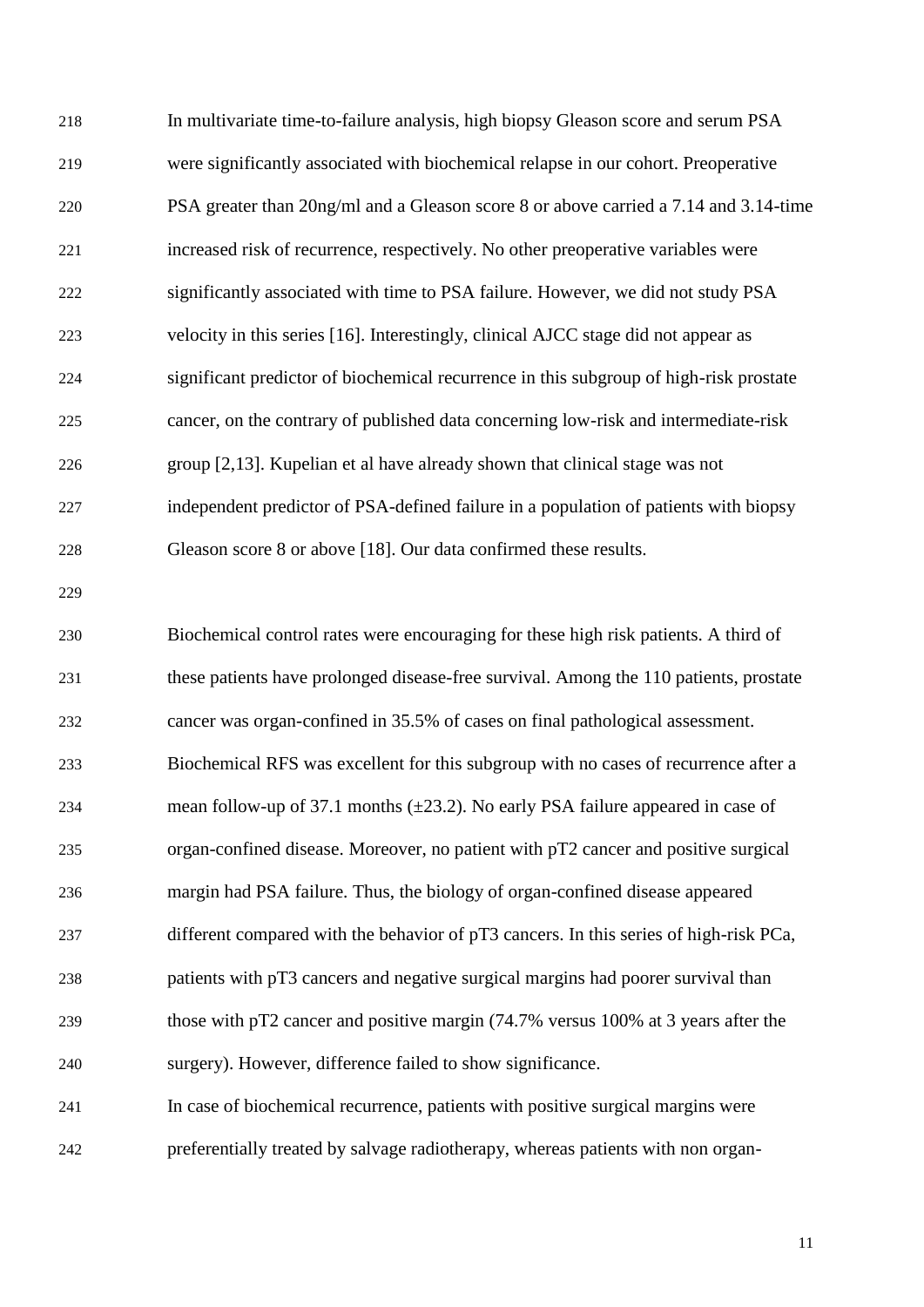confined disease or early PSA failure received preferentially androgen deprivation therapy.

| 245 | As expected, seminal vesicle invasion and positive surgical margins were statistically   |
|-----|------------------------------------------------------------------------------------------|
| 246 | strong predictors of early biochemical recurrence [19]. The 3-year RFS rates for         |
| 247 | tumor-free seminal vesicle versus seminal vesicle invasion were 81.8% and 33.6%,         |
| 248 | respectively ( $p<0.001$ ). The 3-year RFS rates for negative surgical margins versus R+ |
| 249 | were 85.2% (95% CI 79.4-91.0%) and 47.3% (95% CI 36.9-57.7%), respectively               |
| 250 | $(p=0.001)$ . The biochemical recurrence in patients with 3 combined pathological        |
| 251 | adverse factors was extremely frequent and early with a 3-year RFS of 15.8%.             |
| 252 | Therefore, men at high risk for early PSA failure could be identified on the basis this  |
| 253 | pathological assessment. Not all patients with ECE, positive surgical margins or VSI     |
| 254 | will fail biochemically postoperatively, but combination of these 3 parameters was       |
| 255 | reported to be a strong predictor of early PSA failure. Compared with men with any       |
| 256 | single pathological risk factor or any 2 risk factors, men with all 3 risk factors had   |
| 257 | significantly shorter time to PSA failure after RP (log-rank test: p<0.001). However,    |
| 258 | the overall risk of relapse may be underestimated in spite of the relative short follow- |
| 259 | up of our cohort. The PCa progresses slowly and a median follow-up of 3 years may        |
| 260 | be considered as insufficient.                                                           |

 Despite the independent statistical significance of two preoperative clinico-biological parameters (PSA level and high Gleason score) to predict time to postoperative PSA failure, most of the variation in PSA follow-up was not accounted for on the basis of the d'Amico criteria. For patients with organ-confined disease, the outcomes were remarkably good with RP. Pathological criteria explained a significant amount of the variation in the postoperative PSA data. Longer follow-up including more patients in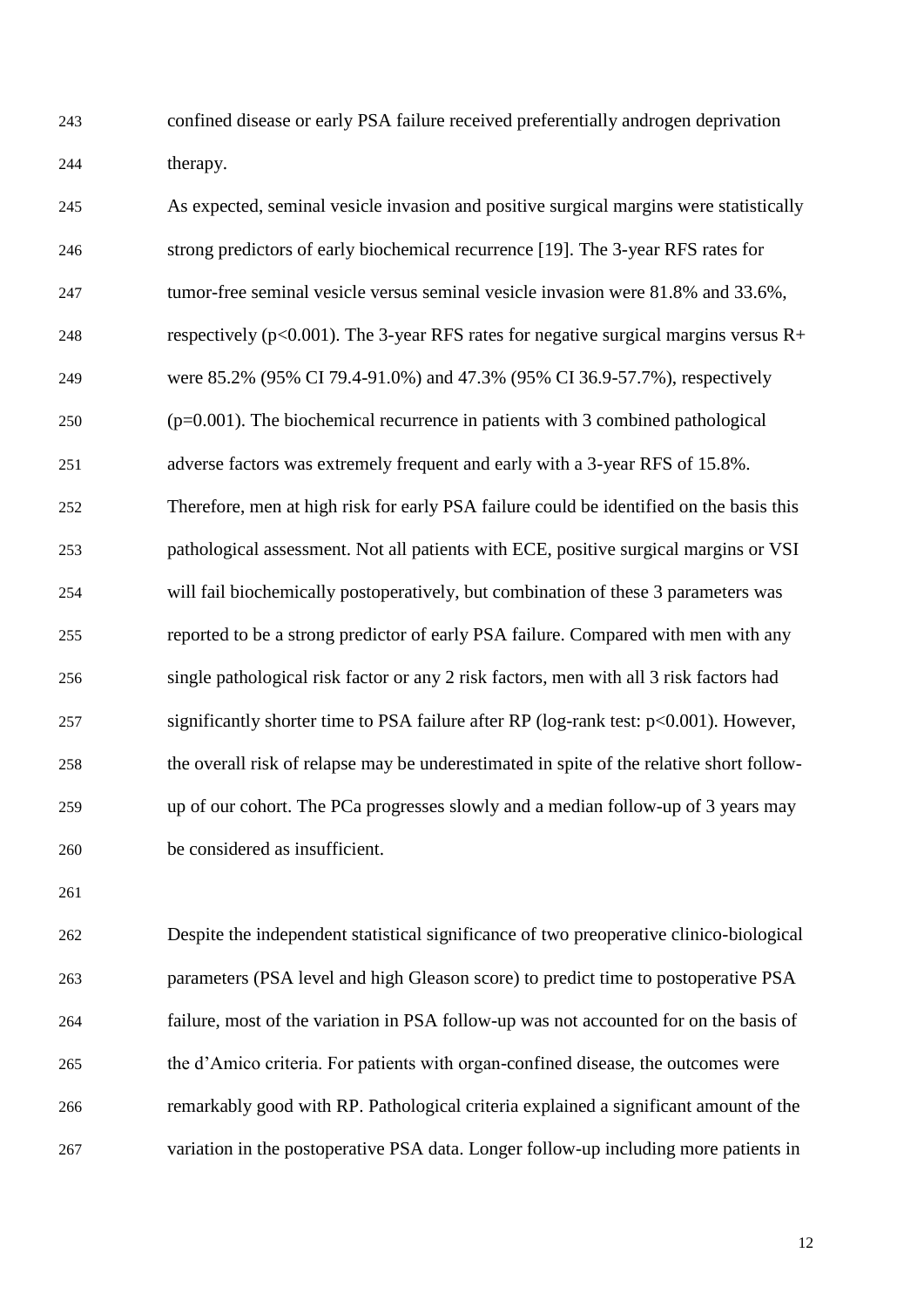the higher risk categories would provide stronger conclusions. One reason of the good cure rates might be that PSA failure was defined by a PSA level over 0.2 mg/ml whereas in other series a "0.2 or greater" or a "0.1" cut-off was used [20]. The use of such a cut-off might be too high when a 3-year RFS is studied and might have limited detection. We'd also like to emphasize that the biochemical recurrence but not the prostate cancer specific mortality has been chosen as criteria of disease progression. The ideal end point on which to make treatment decisions is survival and PSA-defined failure may not accurately reflect the likehood of prostate cancer-specific death. However, early PSA failure is established to be associated with an increased risk of progression to metastatic disease and prostate cancer-specific death [21]. If longer follow-up and rates of specific mortality confirm these results, adjuvant therapy might not be mandatory for achieving adequate cure rates for the subgroup of patients with organ-confined disease. On the contrary, men with two or three pathological risk factors should be considered for phase III randomized trials investigating adjuvant systemic treatment. Integrate taxane-based chemotherapy with local treatment could be relevant to address microscopic hormone-refractory prostate cancer cells that may be present at initial assessment in men with high-risk disease [10,11,12]. One limitation of our study is the bias due to the selection of men candidates for RP. During the study period, 97 others patients have been diagnosed with localized PCa at high risk of recurrence according to the d'Amico criteria. These patients have been treated by radiotherapy in 40 cases and by androgen deprivation therapy in 57 elderly patients. We excluded 47 patients who have been included into a prospective trial investigating the role of adjuvant paclitaxel after RP. Adjuvant radiotherapy is not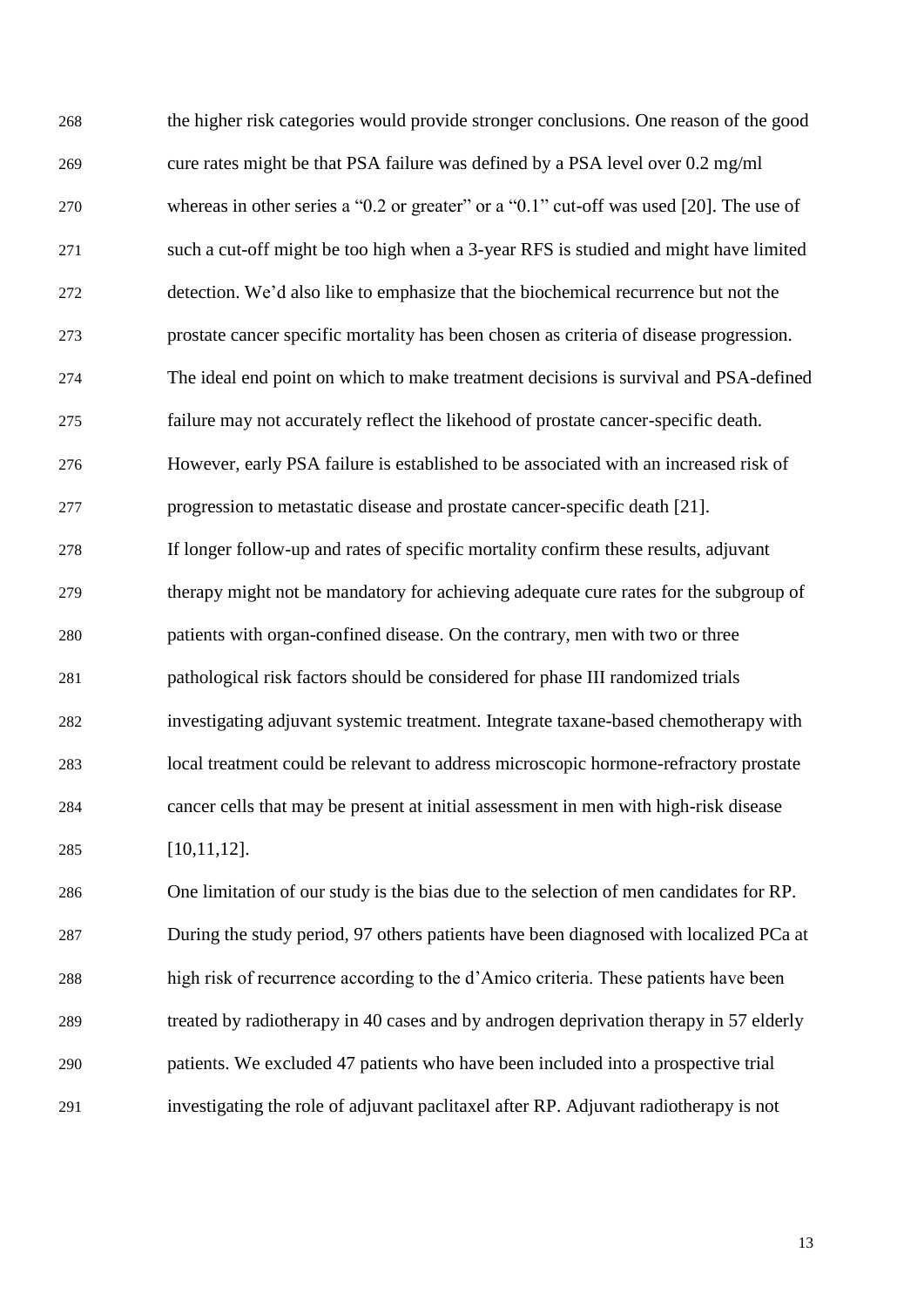performed for high risk PCa before PSA failure at our department and no patient has received neoadjuvant therapy during the study period.

- Our findings supported evidence that organ-confined disease, even in preoperatively high risk patients can lead to excellent RFS outcomes after RP without adjuvant therapy. Local therapy such as RP has to remain a standard of care for these high risk patients. Pathological evaluation on prostatectomy specimens provides better predictive assessment of high risk compared with only preoperative criteria. Despite high accuracy and mandatory use for selecting men for clinical trials, high risk group established according to the d'Amico criteria remains heterogeneous, including a third of patients with excellent prognosis. Radical prostatectomy can help to distinguish patients who would benefit from adjuvant therapy and close surveillance, from those who could be watched in a more spaced out way.
- Finally, this series confirms that laparoscopic approach is a validated treatment of clinically localized but high-risk disease. Oncological results and positive surgical margins rates were in line with values published in open surgery series [22,23].
-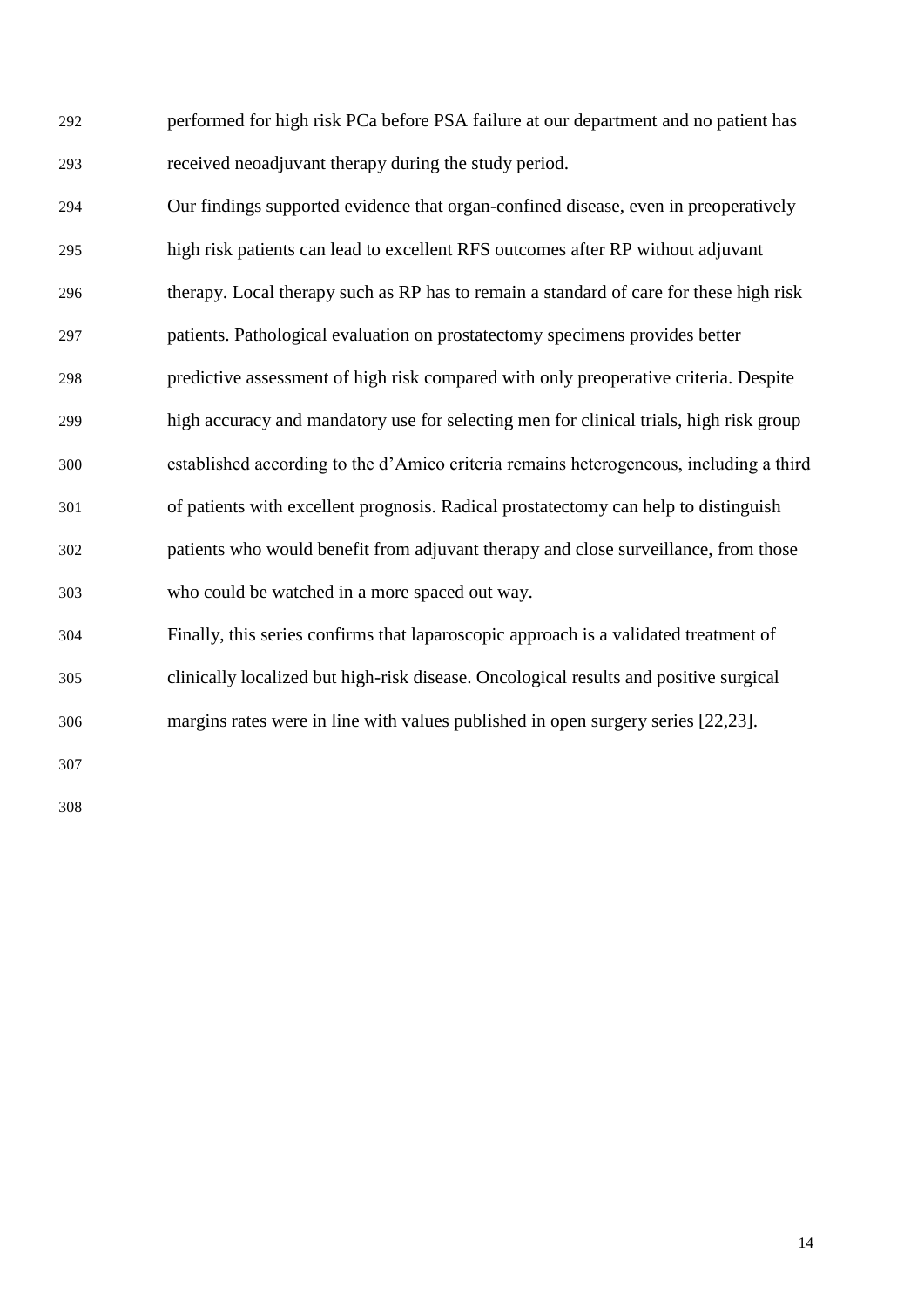#### CONCLUSIONS

| 311 | Three years after laparoscopic radical prostatectomy for high risk prostate cancer,     |
|-----|-----------------------------------------------------------------------------------------|
| 312 | biochemical recurrence-free survival is 69.8%. Our findings support evidence that       |
| 313 | organ-confined disease, even in preoperatively high risk patients can lead to excellent |
| 314 | RFS outcomes after RP without adjuvant therapy. Among these patients with high risk     |
| 315 | disease defined by preoperative data, a third of men with organ-confined disease have   |
| 316 | favorable prognosis. Thus, men at high risk for early PSA failure could be better       |
| 317 | identified by pathological assessment on prostatectomy specimens, and selected for      |
| 318 | phase III randomized trials investigating adjuvant systemic treatment.                  |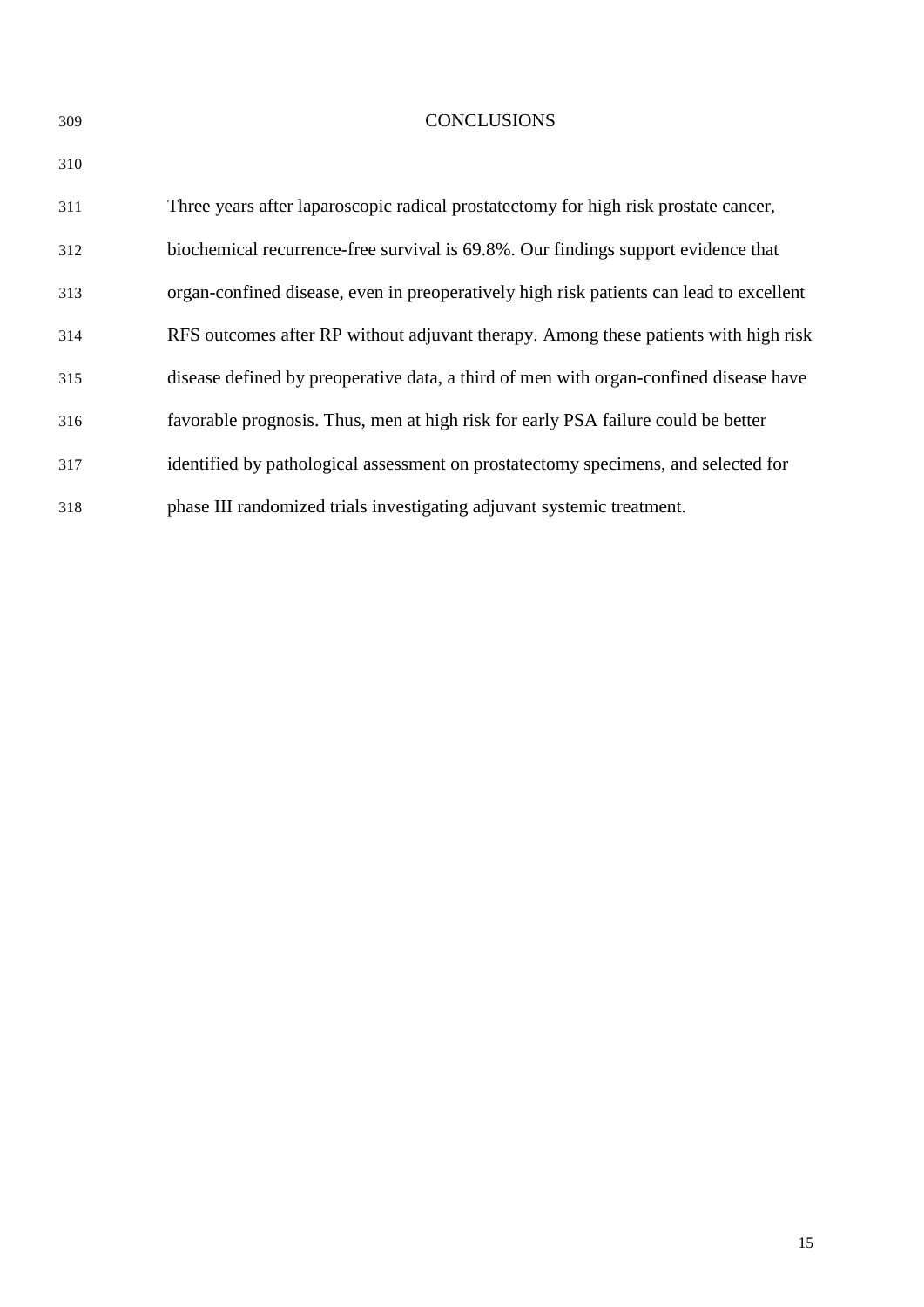### REFERENCES

#### 

| 321 | [1] Jemal A, Siegel R, Ward E, Hao Y, Xu J, Murray T, et al. Cancer statistics, 2008.     |
|-----|-------------------------------------------------------------------------------------------|
| 322 | CA Cancer J Clin 2008;58(2):71-96                                                         |
| 323 |                                                                                           |
| 324 | [2] D'Amico AV, Whittington R, Malkowicz SB, Schultz D, Blank K, Broderick GA,            |
| 325 | et al. Biochemical outcome after radical prostatectomy, external beam radiation           |
| 326 | therapy, or interstitial radiation therapy for clinically localized prostate cancer. JAMA |
| 327 | 1998; 280: 969-974.                                                                       |
| 328 |                                                                                           |
| 329 | [3] Kattan MW, Eastham JA, Stapleton AM, Wheeler TM, Scardino PT. A                       |
| 330 | preoperative nomogram for disease recurrence following radical prostatectomy for          |
| 331 | prostate cancer. J Natl Cancer Inst. 1998; 90:766-71.                                     |
| 332 |                                                                                           |
| 333 | [4] Kattan MW, Wheeler TM and Scardino PT. Postoperative nomogram for disease             |
| 334 | recurrence after prostatectomy for prostate cancer. J Clin Oncol 1999; 17:1499-1507.      |
| 335 |                                                                                           |
| 336 | [5] Roehl KA, Han M, Ramos CG, Antenor JA, Catalona WJ. Cancer progression and            |
| 337 | survival rates following radical retropubic prostatectomy in 3,478 consecutive            |
| 338 | patients: long-term results. J Urol 2004; 172: 910-914.                                   |
| 339 |                                                                                           |
| 340 | [6] Thompson IM Jr, Tangen CM, Paradelo J, Lucia MS, Miller G, Troyer D, et al.           |
| 341 | Adjuvant radiotherapy for pathologically advanced prostate cancer: a randomized           |
| 342 | clinical trial. JAMA 2006; 296:2329-35.                                                   |
|     |                                                                                           |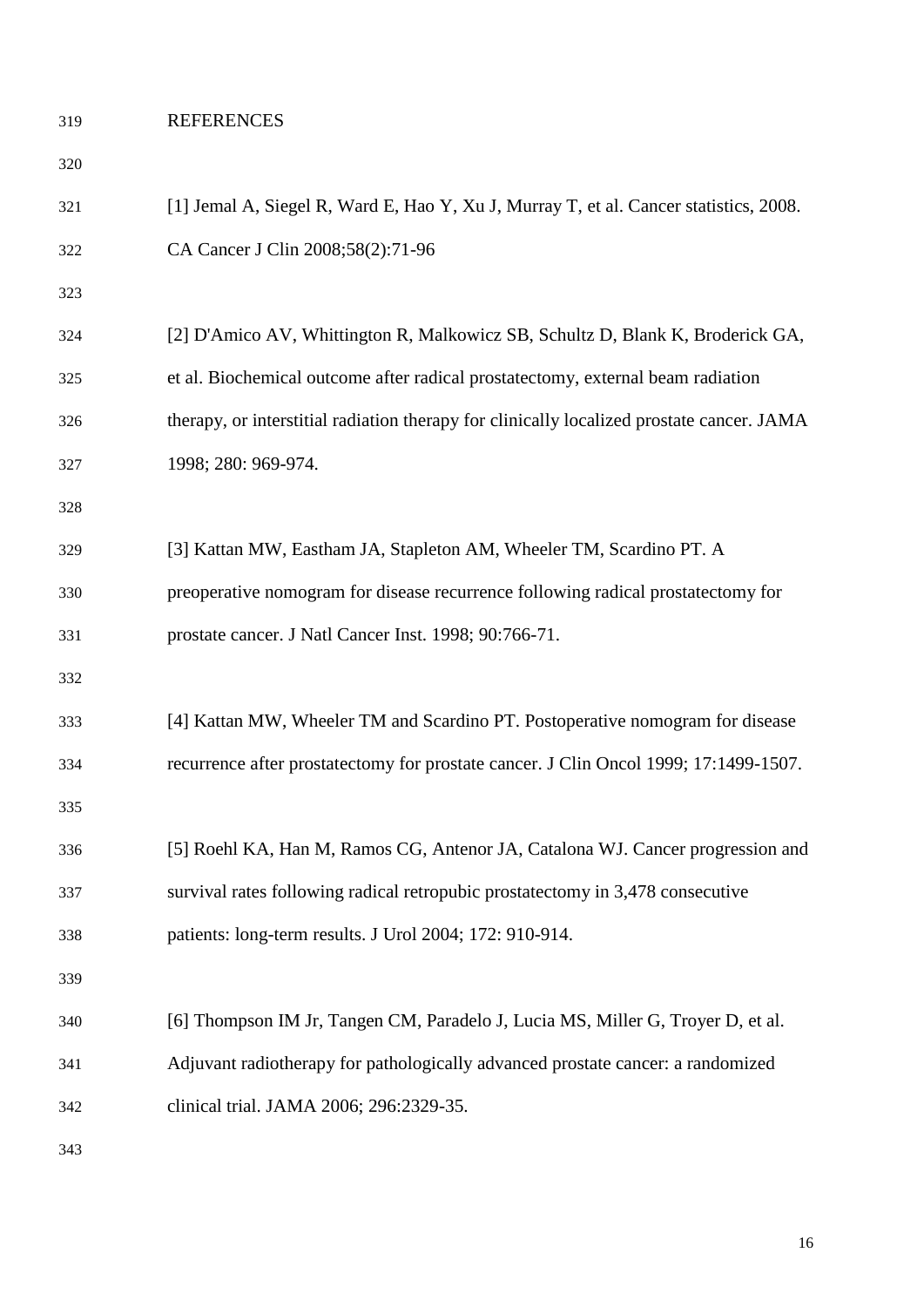| 344 | [7] Bolla M, van Poppel H, Collette L, van Cangh P, Vekemans K, Da Pozzo L, et al.   |
|-----|--------------------------------------------------------------------------------------|
| 345 | European Organization for Research and Treatment of Cancer. Postoperative            |
| 346 | radiotherapy after radical prostatectomy: a randomised controlled trial (EORTC trial |
| 347 | 22911). Lancet 2005 13-19; 366:572-8.                                                |
| 348 |                                                                                      |
| 349 | [8] Messing E M, Manola J, Sarosdy M, Wilding G, Crawford ED, Trump D.               |
| 350 | Immediate hormonal therapy compared with observation after radical prostatectomy     |
| 351 | and pelvic lymphadenectomy in men with node-positive prostate cancer. N Engl J       |
| 352 | Med 1999; 341: 1781-1788.                                                            |
| 353 |                                                                                      |
| 354 | [9] Messing E M, Manola J, Yao J, Kiernan M, Crawford D, Wilding G, et al.           |
| 355 | Immediate versus deferred androgen deprivation treatment in patients with node-      |
| 356 | positive prostate cancer after radical prostatectomy and pelvic lymphadenectomy.     |
| 357 | Lancet Oncol 2006; 7: 472-479.                                                       |
| 358 |                                                                                      |
| 359 | [10] Kibel A S, Rosenbaum E, Kattan M W, Picus J, Dreicer R, Klein EA, et al.        |
| 360 | Adjuvant weekly docetaxel for patients with high risk prostate cancer after radical  |
| 361 | prostatectomy: a multi-institutional pilot study. J Urol 2007; 177: 1777-1781.       |
| 362 |                                                                                      |
| 363 | [11] Sonpavde G, Chi KN, Powles T, Sweeney CJ, Hahn N, Hutson TE, et al.             |
| 364 | Neoadjuvant therapy followed by prostatectomy for clinically localized prostate      |
| 365 | cancer. Cancer 2007; 110:2628-39.                                                    |
| 366 |                                                                                      |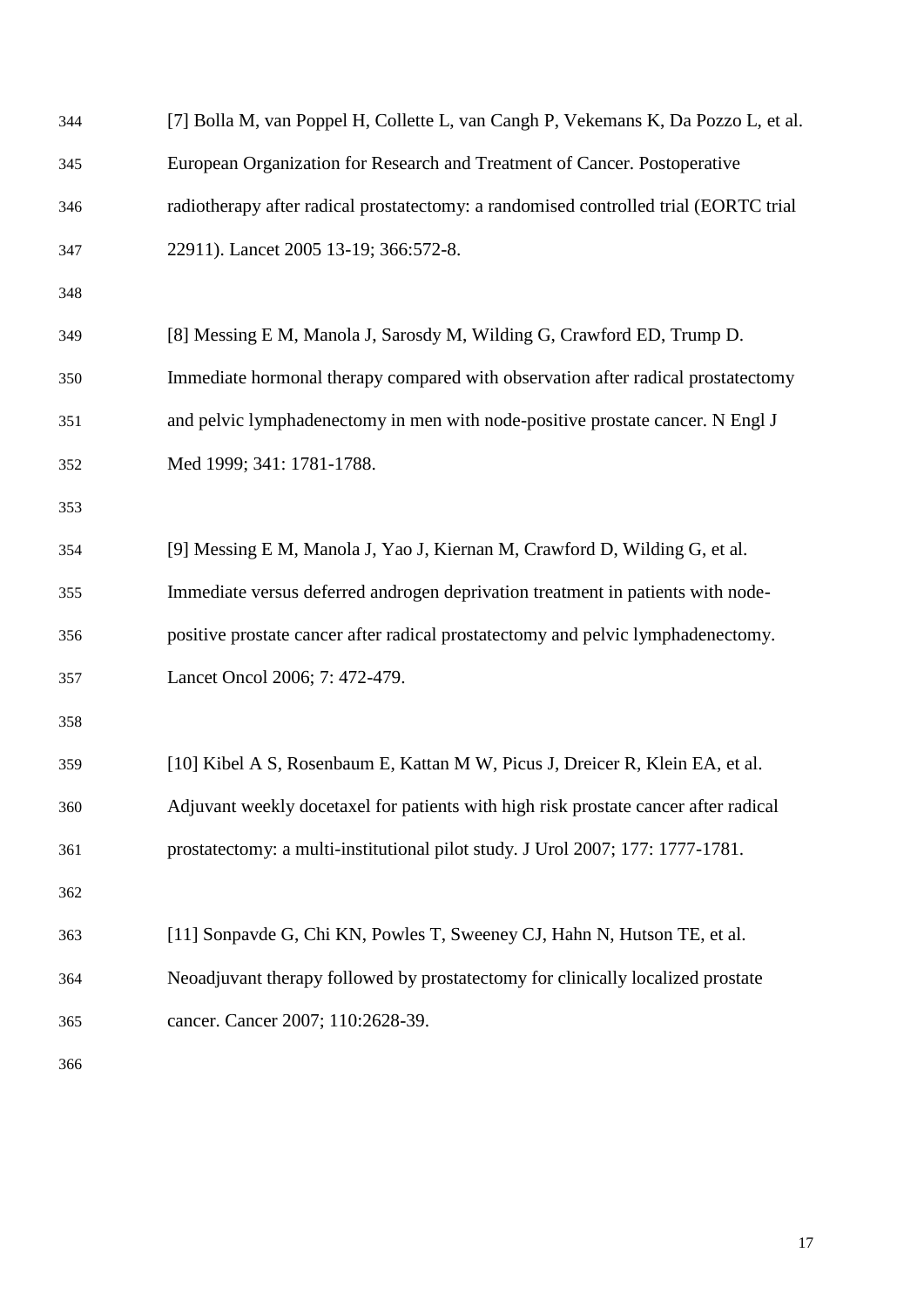| 367 | [12] Dreicer R, Magi-Galluzzi C, Zhou M, Rothaermel J, Reuther A, Ulchaker J, et al.     |
|-----|------------------------------------------------------------------------------------------|
| 368 | Phase II trial of neoadjuvant docetaxel before radical prostatectomy for locally         |
| 369 | advanced prostate cancer. Urology 2004; 63:1138-42.                                      |
| 370 |                                                                                          |
| 371 | [13] Tsai HK, Chen MH, McLeod DG, Carroll PR, Richie JP, D'Amico AV. Cancer-             |
| 372 | specific mortality after radiation therapy with short-course hormonal therapy or         |
| 373 | radical prostatectomy in men with localized, intermediate-risk to high-risk prostate     |
| 374 | cancer. Cancer 2006; 107:2597-603.                                                       |
| 375 | [14] Freedland S J, Humphreys E B, Mangold L A, Eisenberger M, Dorey FJ, Walsh           |
| 376 | PC,                                                                                      |
| 377 | et al. Risk of prostate cancer-specific mortality following biochemical recurrence after |
| 378 | radical prostatectomy. JAMA 2005; 294: 433-439.                                          |
| 379 |                                                                                          |
| 380 | [15] Ravery V, Chastang C, Toublanc M, Boccon-Gibod L, Delmas V, Boccon-Gibod            |
| 381 | L. Percentage of cancer on biopsy cores accurately predicts extracapsular extension      |
| 382 | and biochemical relapse after radical prostatectomy for T1-T2 prostate cancer. Eur       |
| 383 | Urol 2000; 37: 449-455.                                                                  |
| 384 |                                                                                          |
| 385 | [16] D'Amico A V, Chen M H, Roehl K A, Catalona WJ. Preoperative PSA velocity            |
| 386 | and the risk of death from prostate cancer after radical prostatectomy. N Engl J Med     |
| 387 | 2004; 351: 125-135.                                                                      |
| 388 |                                                                                          |
| 389 | [17] Cooperberg MR, Freedland SJ, Pasta DJ, Elkin EP, Presti JC Jr, Amling CL, et        |
| 390 | al. Multiinstitutional validation of the UCSF cancer of the prostate risk assessment for |
| 391 | prediction of recurrence after radical prostatectomy. Cancer 2006; 107:2384-91.          |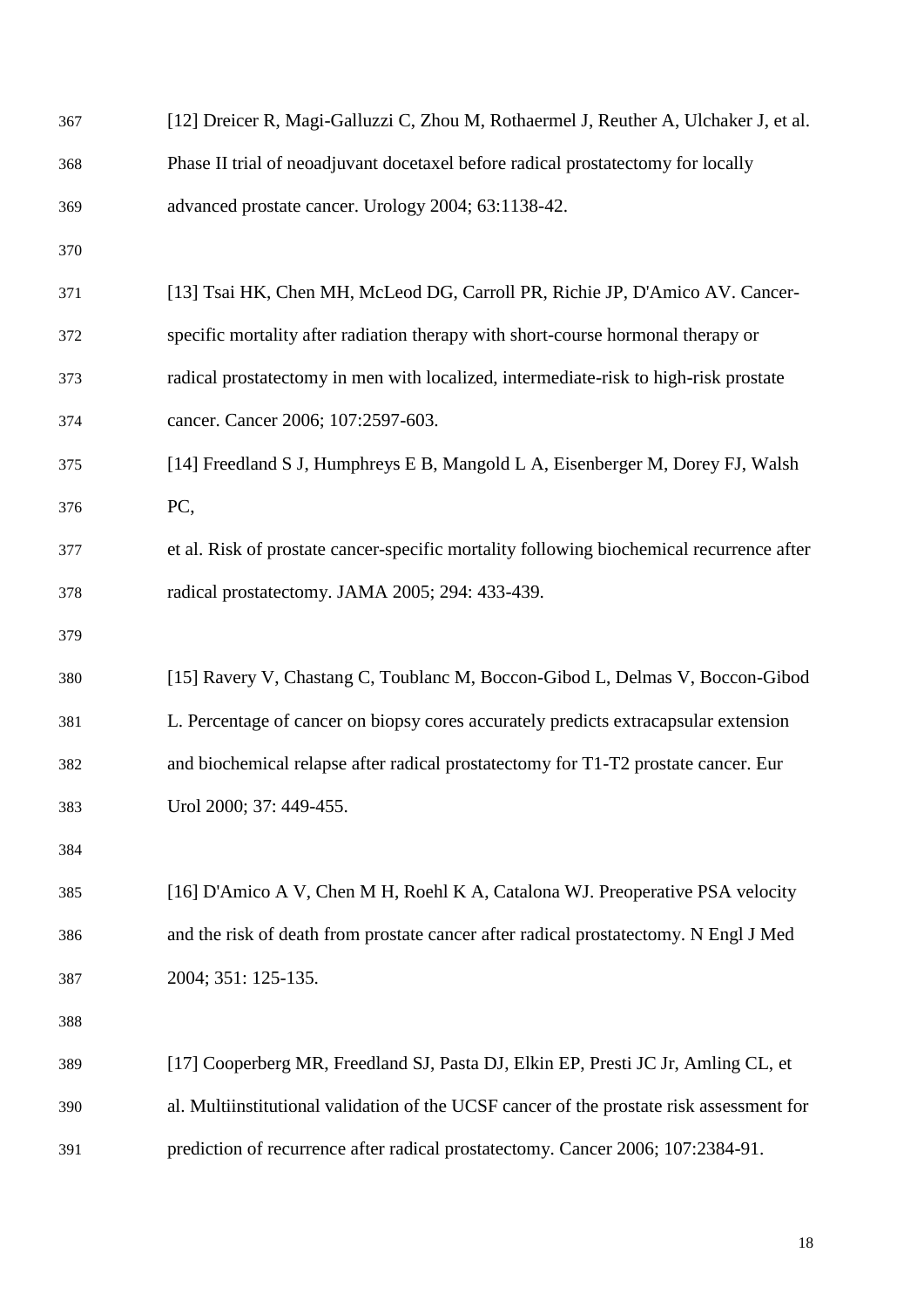| 392 |                                                                                          |
|-----|------------------------------------------------------------------------------------------|
| 393 | [18] Kupelian PA, Buchsbaum JC, Elshaikh M, Reddy CA, Zippe C, Klein EA.                 |
| 394 | Factors affecting recurrence rates after prostatectomy or radiotherapy in localized      |
| 395 | prostate carcinoma patients with biopsy Gleason score 8 or above. Cancer 2002;           |
| 396 | 95:2302-7.                                                                               |
| 397 |                                                                                          |
| 398 | [19] D'Amico AV, Whittington R, Malkowicz SB, Schultz D, Schnall M,                      |
| 399 | Tomaszewski JE, et al. A multivariate analysis of clinical and pathological factors that |
| 400 | predict for prostate specific antigen failure after radical prostatectomy for prostate   |
| 401 | cancer. J Urol 1995; 154:131-8.                                                          |
| 402 |                                                                                          |
| 403 | [20] Pavlovich CP, Trock BJ, Sulman A, Wagner AA, Mettee LZ, Su LM. 3-year               |
| 404 | actuarial biochemical recurrence-free survival following laparoscopic radical            |
| 405 | prostatectomy: experience from a tertiary referral center in the United States. J Urol   |
| 406 | 2008;179:917-21                                                                          |
| 407 |                                                                                          |
| 408 | [21] Freedland SJ, Humphreys EB, Mangold LA, Eisenberger M, Partin AW. Time to           |
| 409 | prostate specific antigen recurrence after radical prostatectomy and risk of prostate    |
| 410 | cancer specific mortality. J Urol 2006; 176:1404-8.                                      |
| 411 |                                                                                          |
| 412 | [22] Catalona WJ, Smith DS. Cancer recurrence and survival rates after anatomic          |
| 413 | radical retropubic prostatectomy for prostate cancer: intermediate-term results. J Urol  |
| 414 | 1998; 160:2428-34.                                                                       |
|     |                                                                                          |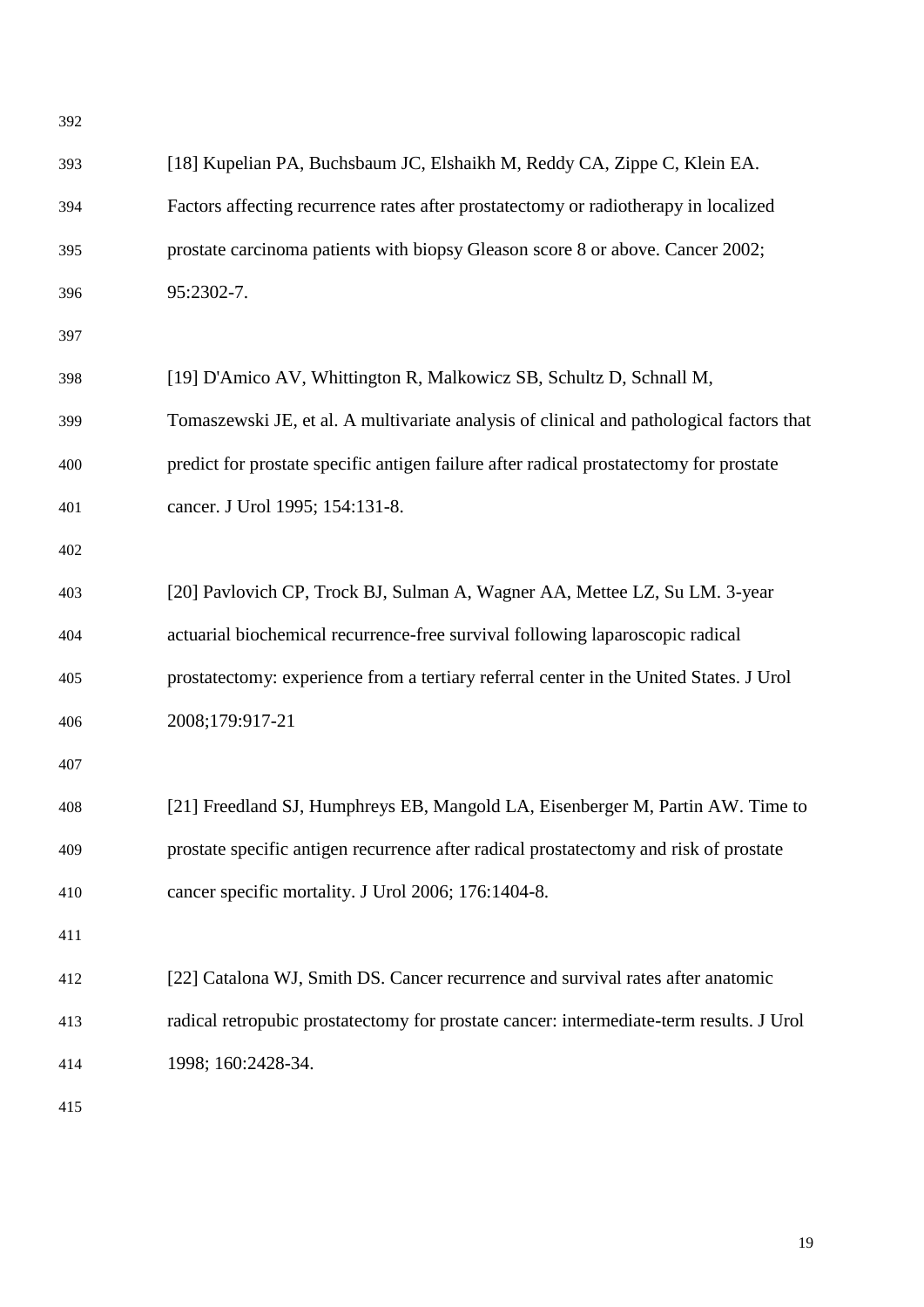| 416 | [23] Han M, Partin AW, Pound CR, Epstein JI, Walsh PC. Long-term biochemical    |
|-----|---------------------------------------------------------------------------------|
| 417 | disease-free and cancer-specific survival following anatomic radical retropubic |
| 418 | prostatectomy. The 15-year Johns Hopkins experience. Urol Clin North Am 2001;   |
| 419 | 28:555-65.                                                                      |
| 420 |                                                                                 |
| 421 |                                                                                 |
| 422 |                                                                                 |